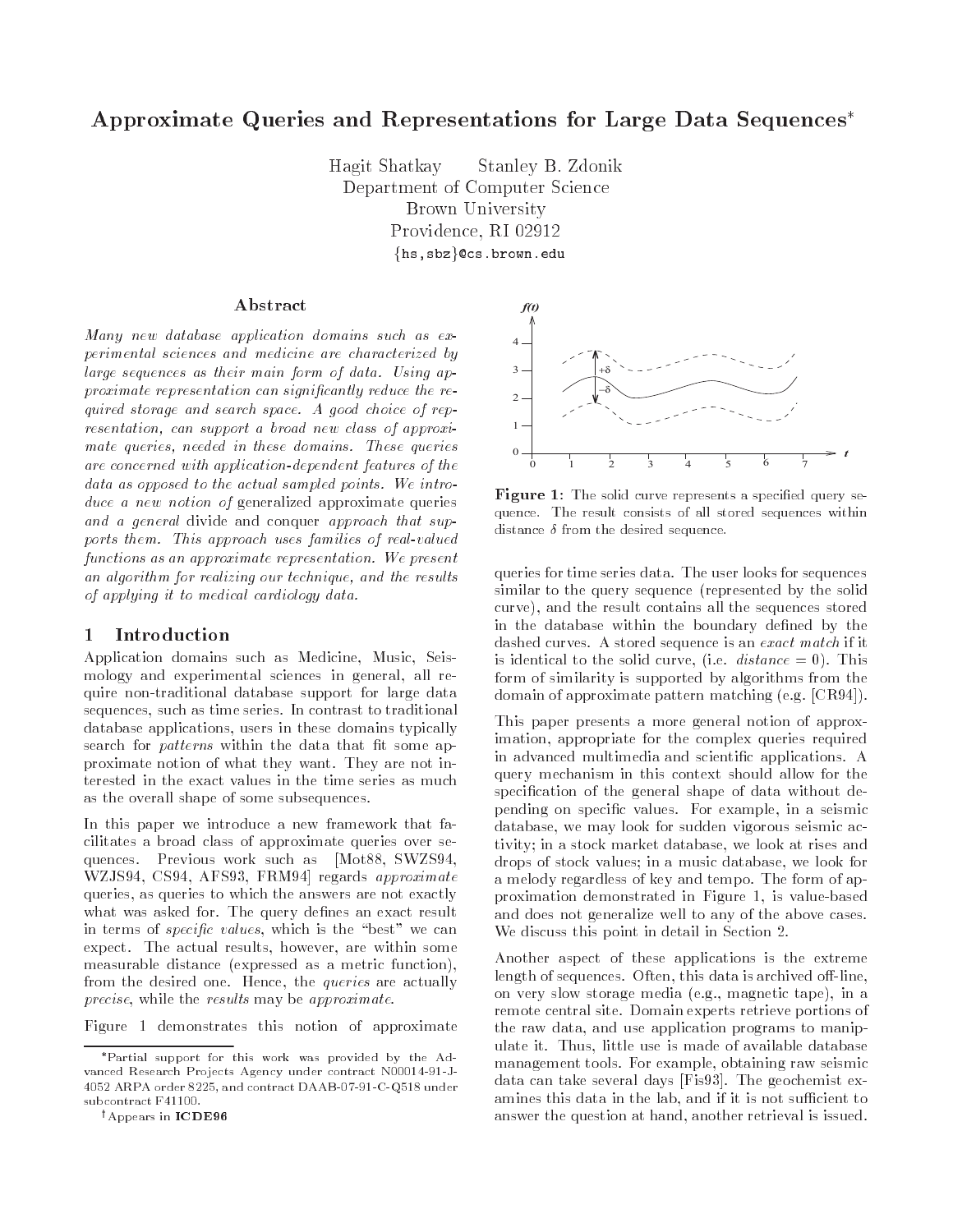This extremely high latency limits scienti-c progress

Since the exact data points are not necessarily of inter est, we can store instead an approximate representation that is much more compact, thus can be stored locally. that is much more compact thus can be stored locally Moreover, due to the representation's compactness, several different representations can be stored to accelerate various classes of queries

Our method relies on the ability to break the input data into regions that can each be effectively approximated by a function  $(e.g., a line)$ . From the piecewise functions we can extract features of interest  $(e.g., peaks)$ . For the purpose of our example applications, drawn from the domain of medicine polynomials proved to be substantials proved to be substantially proved to be substantially However, our approach does not rule out approximation through other well-behaved functions. We show how this technique can be highly space can be highly space of the space of the space of the space of the space of the space of the space of the space of the space of the space of the space of the space of the space of the spac support generalized approximation queries

In this paper we discuss approximation both in terms of queries and in terms of representation. We generalize the previous notion of approximate queries, and suggest a strategy for handling this kind of approximation with a committing ourselves to any specific query landship guage. Due to space limitations, we don't go into all of the details such as a full discussion of the breaking algo rithms (see Section  $5$ ), or the preprocessing that needs to be performed on the raw data. Instead, we present a framework that has been tested on cardiology data using a speci-c representation that has shown to work well for our purposes. The same framework can be used with other approximating functions.

In Section  we motivate and provide a de-nition of gen eralized approximate queries. Section 3 provides a survey of related work. Section 4 presents our "divide and conquer" strategy for handling sequences, and demonstrates how we can apply it to generalized approximate queries. Section 5 presents one of the algorithms we have implemented, and provides experimental results for electrocardiograms. Section 6 provides an outline of future work

## Generalized Approximate Queries

In current application domains that use sequential data In current application domains that use sequential data there is a need to search for patterns rather than ex plicit values. That is  $\overline{\phantom{a}}$  individual values are usually not important but the *relationships* between them are. In what follows we present an example and analyze it to clarify the issues

### 2.1 GoalPost Fever - an Example

One of the symptoms of Hodgkin's disease is a temperature pattern, known as "goalpost fever", that peaks exactly twice within 24 hours. A physician looking for all patients with goalpost fever is interested in the control of the control of the control of the control of t ing all 24-hour temperature graphs that look roughly like the curve plotted in Figure 2.

Suppose we have a speci-c exemplar of a sequence with  peaks like the one depicted in Figure  -xed on a



**Figure 2.** Temperature pattern with exactly two peaks.



Figure 4: A fixed 2-peaks pattern with pointwise fluctuations within some tolerable distance.

cartesian system, as shown in Figure 3.

Using this sequence as a query -xing the distance to be  $\delta$  and looking for all sequences whose values are within  $\delta$  distance, allows for the matching of sequences like the one in Figure

However, it does not cover sequences like those shown on Figure 5. This is because the latter demonstrate not only a  $\delta$  change in amplitude with respect to the values of the query sequence, but also scaling  $(1,2,3,4)$ ,



Figure 5: Various two-peaked sequences, not within a value based distance is a self-set of Figures of Fig. 5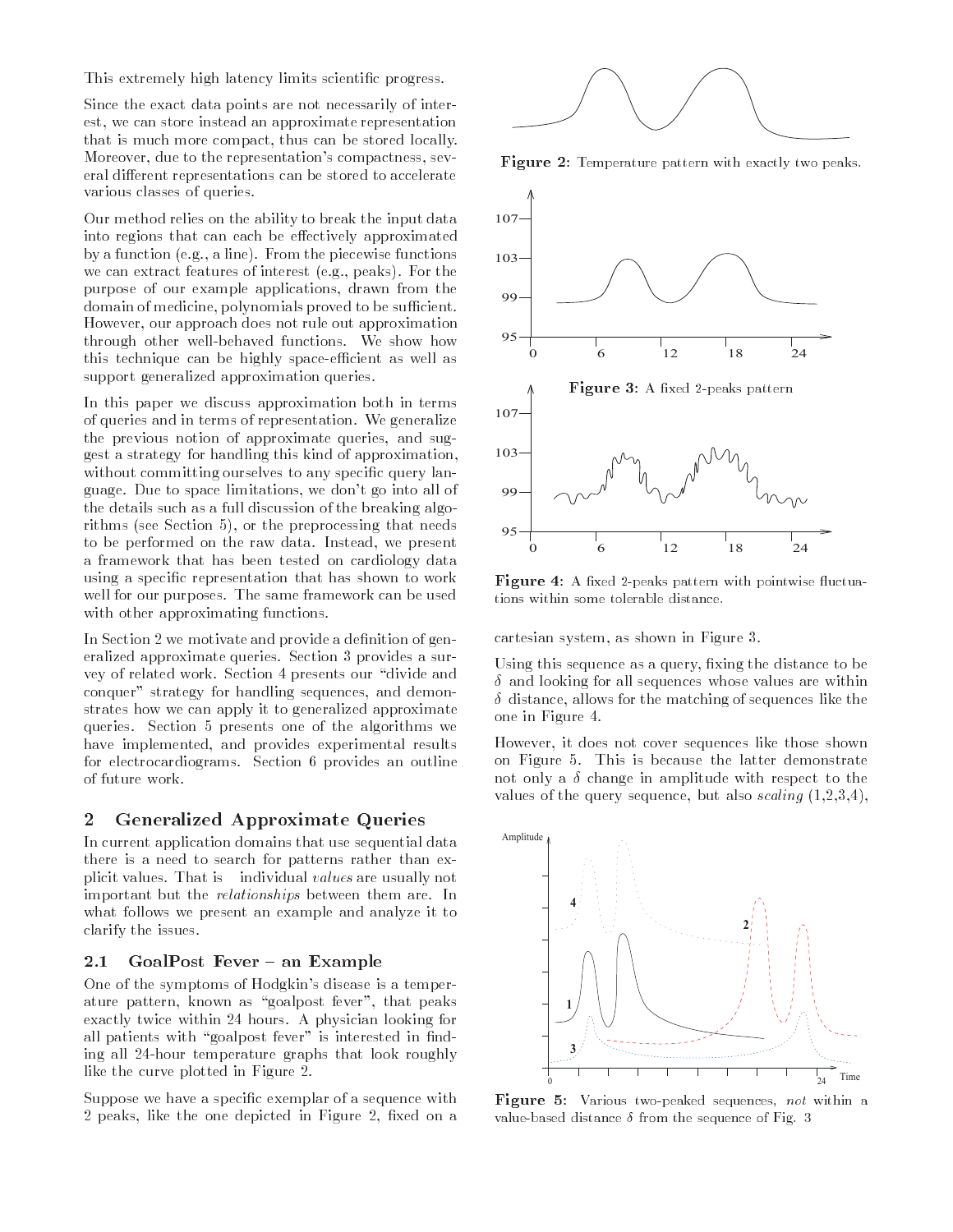contraction  $(1,2,4)$ , audition  $\lceil 3 \rceil$ , shift in time  $(2)$ , shift *in amplitude* (±).

All the sequences of Figure  $5$  are results of *transfor*mations that manufacture the peaks property rule goalpost fever query denotes an equivalence class of se  $\mathbf{h}$  , the relation peaks which relation  $\mathbf{h}$  are lating two peaks which relation  $\mathbf{h}$ is closed under transformations that preserve this prop erty. Since all these sequences are members of the class, they constitute an *exact match* for the query, rather than an approximation. This is despite the fact that none of them is within twent twoca distance of from the others.

We note that the query itself is approximate in the sense that it ignores specic values and looks for something with two peaks". The following section formalizes this notion of approximation

### $2.2$  Generalized Approximate Queries Characterization

We define *generalized approximate queries* as queries with the following characteristics:

- There is some general value independent pattern that characterizes the desired results. Defining the pattern constitutes the query. (The query can be an exemplar or an expression denoting a pattern
- 2. The query denotes a (possibly uncountable) set  $S$ of sequences, rather than a single sequence, to be matched
- $\sigma$  is closed under any *ochuotor-preserving transfor*mations, and not merely under *identity* of specific values. Taking any sequence  $r \in S$ , any other  $r$   $\in$   $S$  can be obtained from  $r$ , through the application of transformations that preserve the signicant features of  $r$ . The actual features and transformations are domain dependent. Examples of such transformations include:
	- Translation in time and amplitude
	- Dilation and Contraction frequency changes
	- Deviations in time and frequency in the frequency of  $\mathcal{L}$
	- Any combination of the above
- 4. A result is an *exact match* if it is a member of  $S$ . Hence, the expected result is a set of matches that can all be exact

A result is *approximate*, if it deviates from the specified pattern, in any of the dimensions which correspond to the specified features (such as number of peaks or the steepness of the slopes or the minimal height required for being a peak in our example), within a domain-dependent error tolerance. The error tolerance must be a metric function defined over each dimension. This means that an approximate result is obtained from some  $r \in S$  by a transformation that is not completely feature-preserving.

The above definition describes an *approximation* notion since it abstracts away from particular values and al lows us to talk about how things approximately look It generalizes the standard notion of approximation  $(Not 88, CS94, AFS93])$  in the following ways:

- Generalizes what the query denotes from a sin gle sequence (or a set closed under identity of values), to a set of similar sequences, which can be obtained from an exemplar through similaritypreserving transformations Thus we dene approximate queries and not just approximate results
- $\bullet$  An approximate result can deviate from an exact one in various dimensions (each dimension corresponds to some feature), as opposed to deviation within a fixed distance from the specific values.

Moreover, it generalizes more recent notion of *similarity* over sequences (see Section 3 and  $[GK95, ALSS95]$ ) from proximity under shifting/scaling of sequences, to closure under any form of feature preserving transformations

#### 2.3 Approximate Data Representation

Sequences such as time series are characterized by their large volume. Data is constantly generated, sampled, gathered and analyzed. The observation that data is sampled already hints that the actual values just hap pened to be" what they are. A slight delay in the starting point of sampling can produce different values.

Moreover, efficient access is required only to subsequences of the data that satisfy domain-dependent properties, rather than to particular explicit points. Hence, it is not necessary (nor is it feasible) to store all the data in a manner that supports immediate access to any part of it at all times. It is sufficient to characterize interesting features in the data and store these characterizations rather than whole sequences

Examples of such characterizations are differential equations, approximating polynomials, compressions, or main frequencies of DFT [FRM94]. Applications may require different *alphabets* of interesting features. For example, in order to find a word in a database of spoken recorded text, it is a good strategy to transform the sequence of sampled audio signals into a sequence of words, represented as strings of ASCII characters. These strings constitute the feature alphabet

The representation in terms of the target alphabet should have the following characteristics

- significant that is space that the original than the original than  $\sim$
- $\bullet$  If  $a, v$  are two sequences, *Features*  $a$ , *Features*  $v$ are their respective interesting features, and  $\mu \epsilon \rho_l \alpha$ ,  $\mu \epsilon \rho_l \sigma$  then respective representations in the new alphabet, then:  $Rep(a) = Rep(b) \iff$  $Features(a) = Features(b)^2$

 $1$  Dilation and contraction are both forms of changes in frequency.

 $\bar{z} \leftrightarrow$  is a strong requirement, and can be relaxed by requiring it to hold with high probability- Probabilities assigned to eachdirection need not be the same- Sometimes false hits are acceptable but false dismissals are not, (thus right to left should have a higher probability), or vice versa.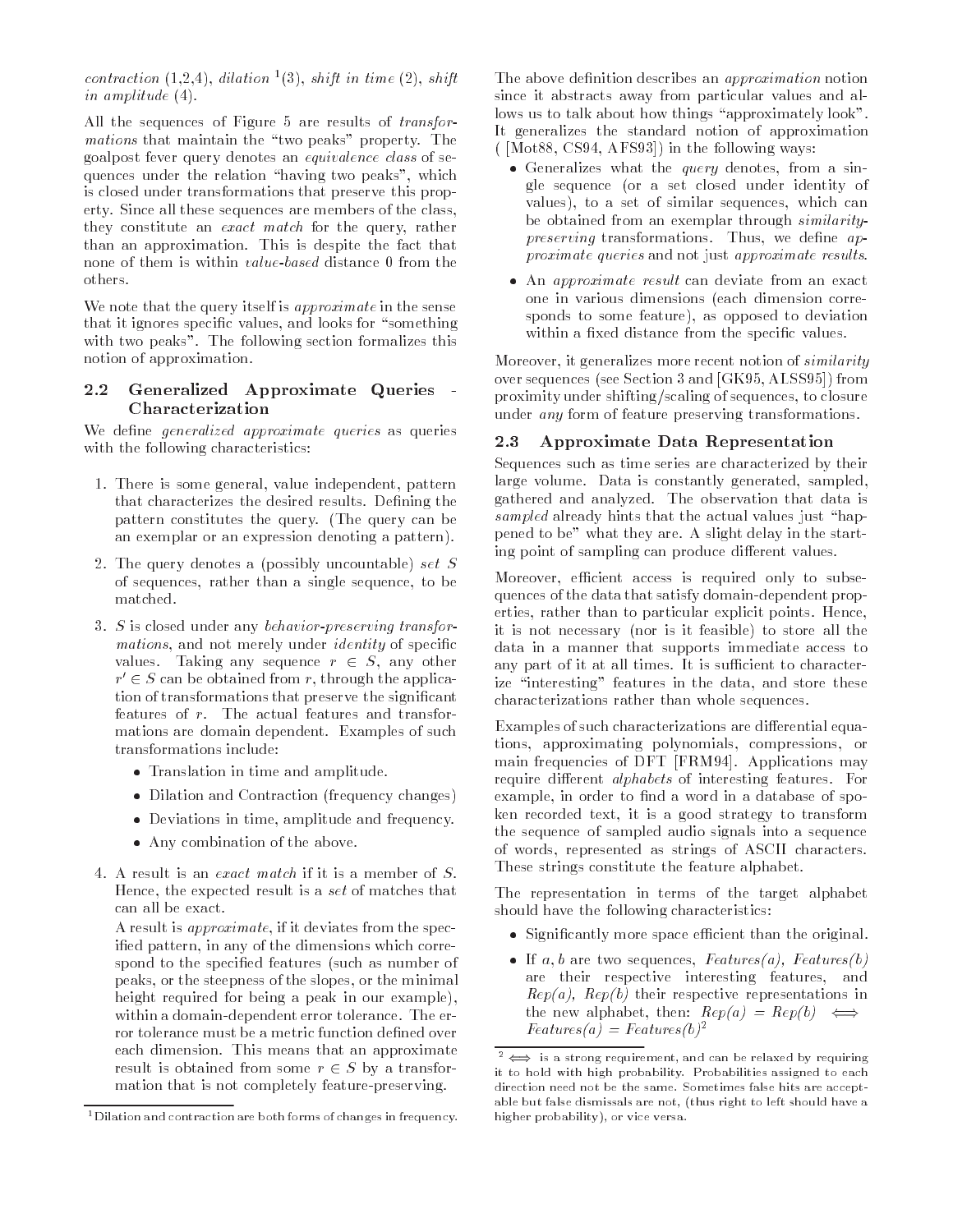Namely- similar representation should correspond to similar features

- Preserves important features of the sequence
- Is conveniently indexable
- s pupports queries on general patterns rather than concrete values
- Can be used to predictly we was a monochronously points of This is not necessary for supporting generalized approximate queries

We don't propose discarding the actual sequences. They can be stored archivally and used when finer resolution

#### 3 **Related Work**

The work presented here lies in the intersection of two assessment enamely-and-databases and proven and and manual measure similarity (and approximation) queries. A lot of the recent work on databases for temporal and sequential data oo kale waxaa dadka wadanka waxaa dadka waxaa dadka waxaa dadka waxaa dadka dadka dadka dadka dadka dadka address approximation. Very interesting work was done on similarity and approximation-based search for data other than sequences in the swap of the swap of the swap of the swap of the swap of the swap of the swap of the does not generalize well to sequences

Similarity search on sequential data is presented  $\ldots$  and  $\ldots$  is a sense in the second on mapping and subsequences of fixed length to  $K$ -dimensional points, that are  $K$  coefficients of the DFT (Discrete Fourier <u> and using minimal bounding rectangles for the standard property</u> storage and indexing. Queries are sequences that are matched against stored data up to some error toler ance-the measured using Euclidean distance-the work is a structured using Euclidean distance The work is a str  $\Box$  to allow for shifting and scaling and scaling  $\Box$ sequence and  $\sim$ metric, without March March Personal in Indianal and Indianal Article in March 1986 approach finds efficient approximate representation for times- with the assumption that low frequencies the assumption that  $\eta$  with the assumption of constitute data-disposition is not high frequency in the second contract of  $\mathcal{L}_\mathcal{A}$ similarity tests relying on proximity in the frequency do main- can not detect similarity under transformations such as dilation (frequency reduction) or contraction frequency increase For instance- looking at the goal post fever the sequence is the sequence of the sequence of  $\mathcal{A}$ matches the sequence given me a quee et manual meequent cies are compared Moreover- their approach is based on indexing over all fixed-length subsequences of each sequence. We claim that not all subsequences are of interest- thus there is no need to facilitate ecient access to all subsequences.

The above work is extended in another direction in FL to deduce the Kdimensional representation from the given data- using a provided distance func tion for the data- and reducing this distance to a K dimensional Euclidean distance. This technique is very useful in cases where the distance function is well de ned but costly to control the costly to control the costly to control the costly to control the costly to control the costly to control the costly to control the costly to control the costly to control the costly to contro

(like in the goalpost fever case) obtaining distance functions on the actual data sequences is very hard- mak ing the above technique not appropriate Our approach pursues a complementary feature based direction- of transforming the original sequences into a simpler form from which the relevant features for comparison are eas ily obtained. These features are compared in order to nd similarities- and distances are measured between the values of the features to accommodate approximate matches

other recent work presented in a state with the control of the control of the control of the control of the control of the control of the control of the control of the control of the control of the control of the control o recognition- matching and indexing handwritten text They break handwritten text into letters- and incor porate Hidden Markov Models that recognize letters into a lexicographic index structure to support search This approach doesn't generalize well to other sequential data which is not as structured and predictable as handwritten text

very recently a generated a construction produced a generated and  $\pi$ eral framework-tension in population and the process of the construction of the construction of the construction of the construction of the construction of the construction of the construction of the construction of the co a pattern language P-, a transformation rule language -T-case a query language L Distance between objects is measured in terms of the cost of the transformation rules that map from one object to another. The framework is similar to ours in viewing similarity queries as general patterns that the data show and interest and in regarding transformations as a similarity measure over data se que a framework for a framework for representing the framework for representing the framework  $\mu$ data to support similarity queries e<sub>ff</sub>iciency working and strictly within the content of the strictly within the content of the strictly of the strict of the strict of tion rules as an effective measurement for similarity, search is exponential at best. Our framework gives a very general similarity criterion that is not meant to be effective . To compensate for this, we enhance the framework with a domain-dependent method for achieving approximate representation- tailored for the specic features that are preserved by the transformations

Our approach is focused around prominent features, the transformations we consider are those that preserve them- and approximations are deviations from these fea tures In a stransformation rules in the transformation rules corresponding to the transformation rules corresponding to the transformation of the transformation rules of the transformation rules of the transformation rules to the deviations and dierences between objects- rather than to "sameness". Our tailoring of the representation around the features-the features-the features-the predicates as a structures-the predicates as a structure of the predicates as a structure of the predicates as a structure of the predicates as a structure of the predicate sociated with pattern queries of  $\mathcal{A}$  and  $\mathcal{A}$  and  $\mathcal{A}$  are the theoretical pattern of  $\mathcal{A}$  and  $\mathcal{A}$ represented data. This facilitates indexing and efficient search- and allows for the transformationrule based ap proximation of the treated as a simple-dimensional proximation of the simple-dimensional proximation of the si quanties deviation from the stored data-deviation from the stored data-deviation from the stored data-deviation fore to be handled as regular range queries

### Our Approach - Divide and Conquer  $\overline{\bf{4}}$

In this section we introduce and demonstrate our idea of representing sequences in a way that facilitates gen eralized approximate queries. It consists of breaking sequences into meaningful subsequences and represent

<sup>-</sup>Given an arbitrary transformation  $\iota_+$  and two sequences  $a_+$   $\bar{v}_+$ whether  $t(a) = b$  is undecidable.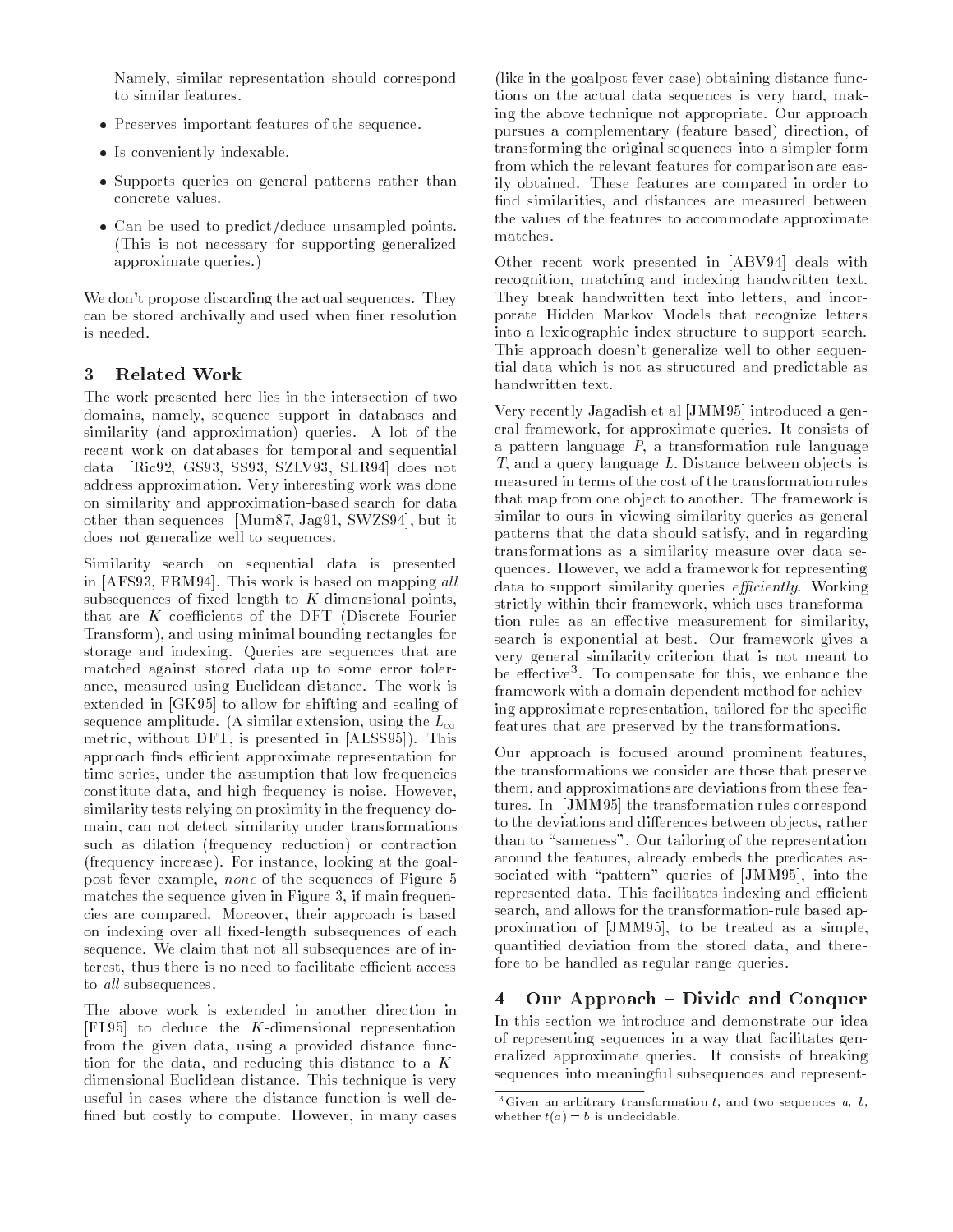ing them using well behaved real-time and real-time control and other database system that we know of takes this approach

#### 4.1 The General Approach

To facilitate the approximation discussed in Section given any application domain, the following concerns must be addressed (with the help of domain experts):

- Identify key domain features of the data
- Find a feature-preserving representation
- chosen representation

Centering representation around features of interest, allows querying them directly, as demonstrated in Section 4.4. Like in any other approach for representing, storing and querying data, there is a close and limiting relationship between the stored data, and the kind of queries that are experimented Thus that are experimented Thus the cient of the cient of the cient of the ci method we pursue for supporting approximation is always tightly coupled with the application domain, although it is general enough to be usefully applied in more than a single domain

#### Function Sequences  $4.2$

Our technique consists of mapping digitized sequences to sequences of real-valued functions We claim that sequences can be broken into meaningful subsequences and each subsequence can be represented as a continuous and differentiable function. The data model underlying this approach must preserve and support sequential (temporal or other) ordering, as in [SZLV93, SS93, GS93.

Functions have the following desirable features

- 1. Significant compression can be achieved. The exact compression rate depends on the nature of the data, the tolerated information loss, and the chosen functions
- 2. Simple lexicographic ordering/indexing exists within a single family of  $functions.<sup>4</sup>$  Some examples are:
	- Polynomials By degrees and coe cients where degrees are more significant)

 $\exists x$  +  $\exists x$  +  $1$  <  $x$  +  $\bot$  <  $\angle x$  +

 $Sinusoids - By amplitude, frequency, phase.$ 

- Continuity allows interpolation of unsampled points
- 4. Behavior of functions is captured by derivatives, inflection points, extrema, etc.

The last of those features is the most important for supporting generalized approximate queries. The behavior of sequences is represented through the well-understood behavior of functions

We associate with each application domain the specific family of functions that is best suited for it. This raises several issues such as breaking the sequences, choosing functions, storing them and indexing them. The first issue is crucial for addressing the others. The next subsection elaborates on it

#### 4.3 Breaking Up Sequences

Obtaining good representation of sequences using our technique, relies on a careful choice of the places where sequences are broken. A *breaking algorithm* determines where each subsequence starts and ends, and a breakpoint is a point in the sequence on which a new subsequence starts, or a previous subsequence ends. The breaking algorithm must decide to which subsequence the breakpoint belongs, according to the behavior of the resulting subsequences. The following list provides properties that a breaking algorithm must satisfy to be beneficial:

Consistent - Sequences with similar features (where similarity is domain-dependent are broken at corresponding breakpoints, with respect to those features

Thus, the features by which subsequences are determined (for instance - minima and maxima points) are detected even when the sequence is modified by any form of feature-preserving transformations Therefore, if  $A$  and  $B$  are two sequences such that  $A$  can be obtained from  $B$  through a featurepreserving transformation, then when  $A$  and  $B$  are broken into subsequences, each subsequence of  $A$ can be obtained through a transformation of the corresponding subsequence of B

**Robust**  $-$  Minor changes to a sequence do not affect the respective preakpoints . Putting it formally:

Let  $S$  denote the sequence  $\langle s_1,...,s_n\rangle$  . Let  $S$ denote the sequence obtained from <sup>S</sup> by adding a new element s between  $s_l, s_{l+1} \ (0 \leq l \leq n)$ .

- $\mathbf{r}$  is approved  $\mathbf{r}$  is  $\mathbf{s}_i$  is the sign of  $\mathbf{s}_i$  is  $\mathbf{s}_i$  is supposed to  $\mathbf{s}_i$  is the signal of  $\mathbf{s}_i$ of the subsequences obtained from applying the breaking algorithm to  $S$ , and  $F(t)$  is the representing function (within error tolerance  $\epsilon$ ) of  $\sim$   $\sigma_{i}$ ,  $\cdots$ ,  $\sigma_{i}$   $>$   $\cdots$  are existent to the  $\sigma_{i}$   $\cdots$   $\sim$   $\cdots$   $\cdots$   $\cdots$  $F(t) = s \lt \epsilon$ , then the algorithm must break  $S$ s.  $s_1, s_2, s_3, \ldots, s_{l-1}, s_l, s_l, s_{l+1}, s_l, s_l, s_l > s$  sone of the subsequences The rest of the subsequences are the same as those of  $S$ .
- 2. Suppose  $\langle s_i, ..., s_l \rangle$  and  $\sim$   $\alpha_1$   $\neq$   $\cdots$   $\alpha_n$   $\geq$   $\cdots$  can be consecutive subsequences of S and Ft F-t are their respective representing functions in the exists there is a local to the local to the local term of the local term of the local

Each subsequence has to be shifted and regarded as if starting from time - to allow comparison of representing functions

<sup>-</sup>To achieve robustness various kinds of preprocessing are applied to the sequences prior to breaking, such as filtering for eliminating noise, normalizing and compression . A full discussion of the methods and results is beyond the scope of this paper

If  $l = 0, s$  is added right before  $s_1$ . If  $l = n, s$  is added right after  $s_n$ .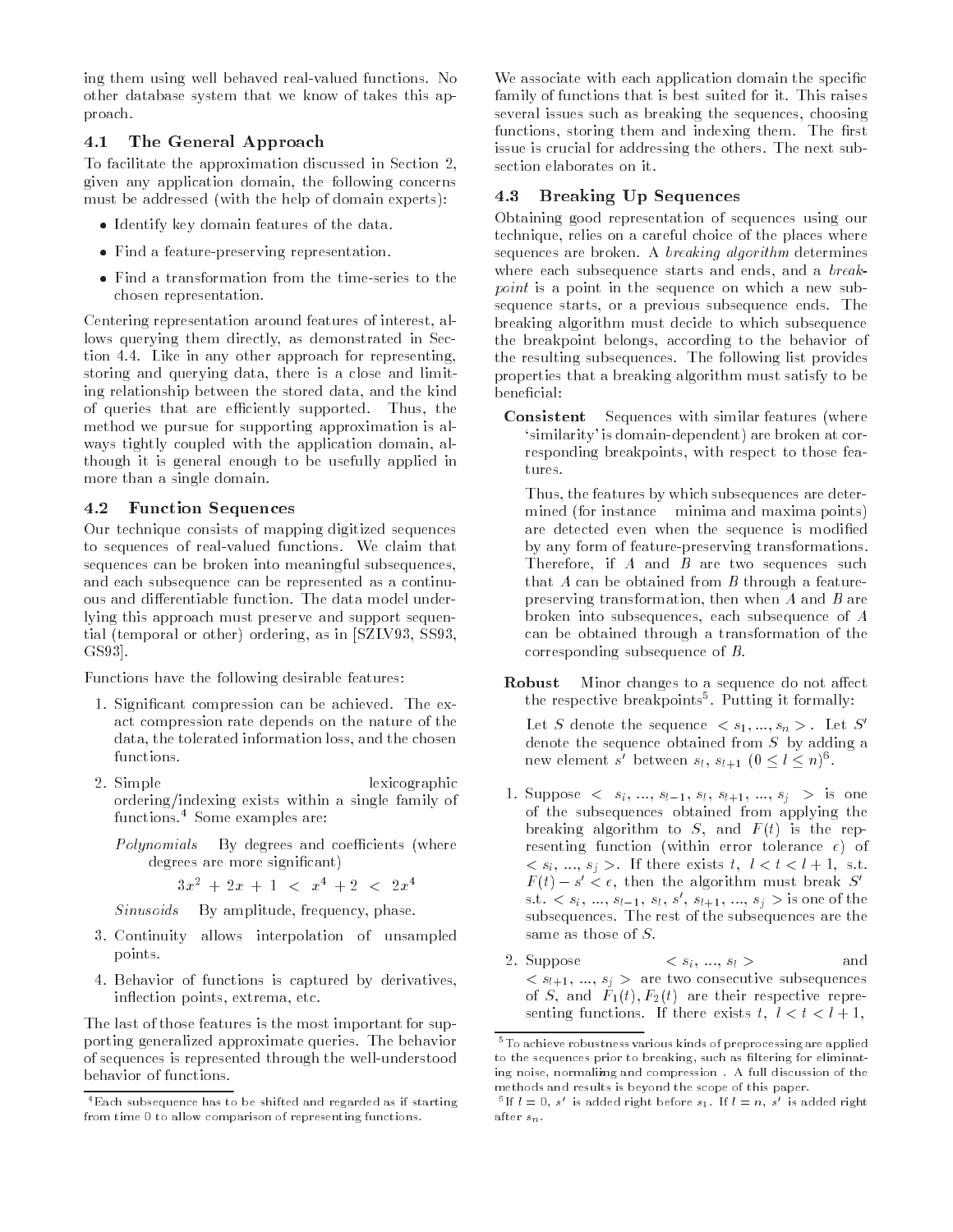s.t.  $F_1(t) = s \leq \epsilon$ , (or  $F_2(t) = s \leq \epsilon$ ), then the algorithm must break  $S_{-}$  s.t.  $\langle s_i, ..., s_l, s \rangle$  (or  $\langle s, s_{l+1}, ..., s_i \rangle$  respectively) is one of the subsequences - The subsequences are the subsequences are the subsequences are the subsequences are the subsequences same as the condition of the condition of the condition  $\alpha$  $r_1$  and  $r_2$ , any of the two associations of  $s$  -preserves robustness).

Therefore, adding or deleting "behavior preserving" elements to the sequence, where the behavior is captured by the representing function, does no more than shift the breakpoints by at most the number of elements added/deleted.

Avoids Fragmentation Most resulting subse quences show here is necessary to a show more consider that is necessary to the state of the state of the state of the state of the state of the state of the state of the state of the state of the state of the state of the for achieving a substantial compression.

We have implemented and experimented with several breaking algorithms, which are demonstrated and dis-

#### 4.4  $\mathbf{F}$  and  $\mathbf{F}$  are  $\mathbf{F}$  and  $\mathbf{F}$   $\mathbf{F}$  and  $\mathbf{F}$  are  $\mathbf{F}$

To illustrate how the divide and conquer approach han dles generalized approximate queries, we show how it is applied to the Goalpost fever query, discussed in Section -- The query looks for all  hours sequences with exactly two peaks. To hoop things simple we assume the following

- Each original sequence of  hour temperature logs is broken at extremum points, where little local extrema are ignored to prove the contraction of the state  $\sim$ peaks are features of interest in the medical domain it is a very reasonable strategy-

One of the algorithms we developed and imple mented uses linear interpolation to break sequences  $(see Section 5)$ , and satisfies the above assumption as demonstrated in Figure - .

- The resulting subsequences are represented by links are represented by links are represented by links and the ear approximations- This is easily achieved by eigenvalues of the contract of the contract of the contract of the contract of the contract of the contract of the contract of the contract of the contract of the contract of ther using the interpolation line interpretation in the interpretation of the interpretation of the interpretation of the interpretation of the interpretation of the interpretation of the interpretation of the interpretati of the breaking algorithm, or by calculating the linear regression line through each subsequence. Other information included in the representation like start/end points of subsequences is of no interest for this example-this example-this example-this example-this example-this example-



**Figure 0.** Dreaking a sequence at extrema and representing it by regression functions- The function is specied near eachline.

running our breaking program on a sequence, where the program calculates the approximating regres sion line of each resulting subsequence.

- An index structure that supports pattern matching (like the ones discussed in [Fre $60, \text{AHU}$ 74, Sub $95$ ]) is maintained on the "positiveness" of the functions study and some state states there are no set there is are 3 possible index values:  $+\phi$  (slope  $> \phi$ ),  $-\phi$ (slope  $\lt$   $-\varphi$ ), or  $\theta$  (slope is between  $-\varphi$  and  $\varphi$ ). we take the second the second property of the second second the second second second second second second second quence  $0(+\phi)0(-\phi)0(+\phi)(-\phi)$  (over the alphabet  $\{+\phi, -\phi, 0\}$ , by using the index, we get the positions of the first point of all stored sequences that match that patterns are the patternnot required for this example).

Our approach works as follows

The database The stored sequences are repre sented as sequences of threar functions. Bach func tion is an approximation of a subsequence of the original sequence as demonstrated in Figure - It is important to note that although for the particular query of finding peaks it is sufficient to store only the positions of peaks, or even just the number of existing peaks (as opposed to complete functions), this would have left us with too little information to answer any other useful queries regarding the



Figure 7: Three two-peaks sequences, broken at extrema by our algorithm, and approximated by regression lines.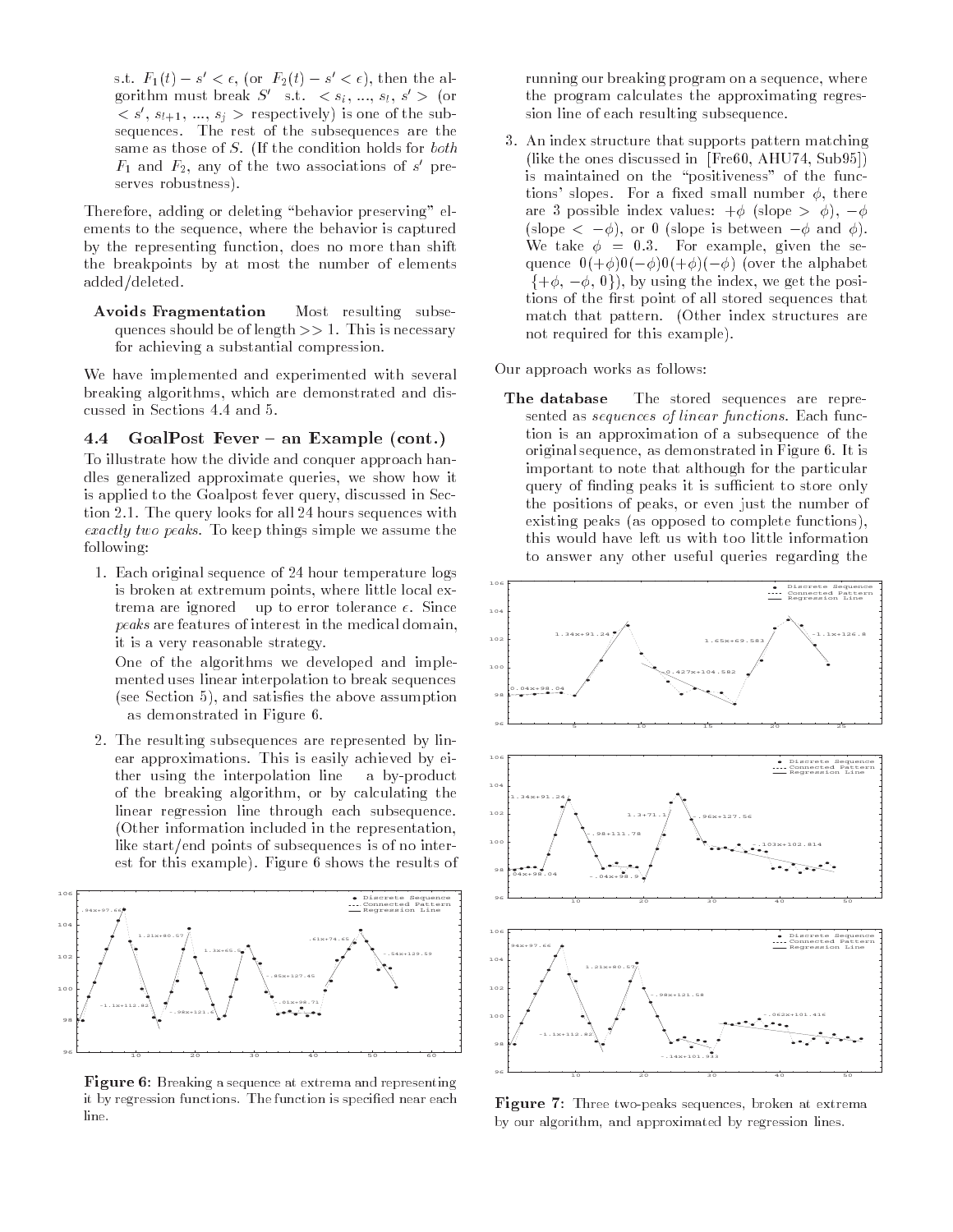behavior of the temperature between the peaks- or to approximately reconstruct the original data

The Query The most naive way to pose the query is as a regular expression over the alphabet  $\{+\phi,$  $-\phi$ , 0}, as defined previously:

$$
0^*(+\phi)(-\phi)0^*(+\phi)(-\phi)0^*
$$

We point out that our approach does not depend on this particular choice of pattern language

**The Result** Following the index structure, we can find all sequences matching the required pattern. The sequence depicted in Figure - does not match the query patterns are patterns of the gradient in Figure and the gradient in Figure 2011 and the gradient in Figure are all exact matches.

Note that the correctness of the results depends on  $\phi$  the steepness of the slopes and the distance tolerated between the linear approximation and the subsequences our program was parameterized with distance with distance  $\sim$ the above example These values are application de pendent

Any peak-preserving transformations (such as the ones listed in Section applied to any of the sequences of  $F_{\rm eff}$  and  $F_{\rm eff}$  and linear breakpoints and linear breakpoints and linear breakpoints and linear breakpoints and linear breakpoints and linear breakpoints and linear breakpoints and linear breakpoints and linear brea ear representation of the respective sequences of the respective sequencesand the breaking algorithm of the reference that  $\mathbf{r}$ sults for the above query would be only those sequences  $\mathcal{P}$  . The exactly two states  $\mathcal{P}$  prominent is the exact of  $\mathcal{P}$  . The exact of  $\mathcal{P}$ 

## 5 Breaking Algorithms and Results

The goal of the breaking algorithms is to obtain break points in places where the behavior of the sequence changes significantly. The first part of this section surveys the algorithms we use- while the second shows the results of applying one of them to digitized electrocar diograms in the contract of the contract of the contract of the contract of the contract of the contract of the

## - Algorithms Review

There are two classes of algorithms we have studied and implemented

On-line algorithms- determine breakpoints while data is being gathered- based on the data seen so farwith no overall view of the sequence [Kae94]. Their main merit is that an additional step of post-processing is not required. Their obvious deficiency is possible lack of accuracy it is a come of a come up with an one-come up with an one-come up with  $\alpha$ line algorithm that satisfies all our requirements for a wide variety of sequences. We implemented and studied one family of on-line algorithms based on sliding a window-window-window-window-window-window-window-window-window-window-window-window-window-window-window-window-window-window-window-window-window-window-window-window-window-window-w breaking the sequence whenever it deviates signicantly from the polynomial. Our experiments are documented in Sha- and we are still studying algorithms using a related approach

**On-line argulations**, are applied to complete sequences The basic template of the algorithms we use

is given in Figure 8. It is a generalization of an algorithm for Bezier curve fitting [Sch90]. Any type of curve, a polynomial polynomials of a manager as  $\alpha$ than the Bezier curves in the original algorithm  $\mathcal{L}$ be used within it- resulting in subsequences of the origi nal sequence so a contract by a contract can be approximated by a structure  $\alpha$ curve of type c. In addition to being restricted to Bézier

### Cne Fitting Algorithm

| Let c be a type of curve.<br>begin                                                                                                                                      |  |  |  |  |  |  |
|-------------------------------------------------------------------------------------------------------------------------------------------------------------------------|--|--|--|--|--|--|
| Global Variables:<br>Sequence of points $((x_1, y_1), , (x_n, y_n))$<br>S<br>Error tolerance<br>$\epsilon$                                                              |  |  |  |  |  |  |
| 1. Fit a curve of type $c$ to $S$                                                                                                                                       |  |  |  |  |  |  |
| 2. Find point $(x_i, y_i)$ in S with maximum<br>deviation from curve.                                                                                                   |  |  |  |  |  |  |
| 3. If deviation $\lt$ $\epsilon$ return(S).                                                                                                                             |  |  |  |  |  |  |
| 4. Else {<br>(a) Fit a curve c to the subsequence<br>ending at $(x_{i-1}, y_{i-1}), S'.$                                                                                |  |  |  |  |  |  |
| (b) Fit a curve c to the subsequence<br>starting at $(x_{i+1}, y_{i+1})$ , S''                                                                                          |  |  |  |  |  |  |
| (c) If $(x_i, y_i)$ is closer to the curve ob-<br>tained in (a)<br>make $(x_i, y_i)$ the last element of $S'$<br>Else make $(x_i, y_i)$ the first element<br>of $S''$ . |  |  |  |  |  |  |
| (d) Recursively apply the algorithm to<br>$S'$ and $S''$ .                                                                                                              |  |  |  |  |  |  |
| ł<br>end                                                                                                                                                                |  |  |  |  |  |  |

 $\bf r$  igure  $\bf o$ . The general template of the curve intense algorithm

curves-curves-prior to prior the prior to step prior to step prior to step prior to step and the step of the s - the original algorithm imposed continuity and the continuity of the original  $\sim$ between curves-breakpoint foundations associating the breakpoint foundation of the breakpoint for the breakpoin in step 2 of Figure 8 with both resulting subsequences. our application doesnt require continuity, we want to continu to prevent the breakpoint from appearing as both the end of one subsequence and the beginning of the next Steps a c are another adjustment we made to the original algorithmic variation with which with subsequence to the associate the breakpoint

where the contract the curve terms of  $\mathcal{C}$  is the curve the curve terms of  $\mathcal{C}$ in three ways – a modified Bezier curve", a linearregression interpolation interpretation interpretation  $\mathcal{A}$ endpoints of the respective sequences A full report of our experiments can be found in [Sha95]. Here we concentrate on the line interpretation and only the complete  $\sim$ briey review the B-ezier Curves and linear regression algorithms

B-ezier Curves are used in computer graphics for rep

 $\pm$  1 ms is the  $\epsilon$  in Figure  $\delta$  of the next section.

Implementationfor Schneider's original algorithm was available through ftp wuarchive.wustl.edu at graphics/graphics/books/graphics-gems/Gems.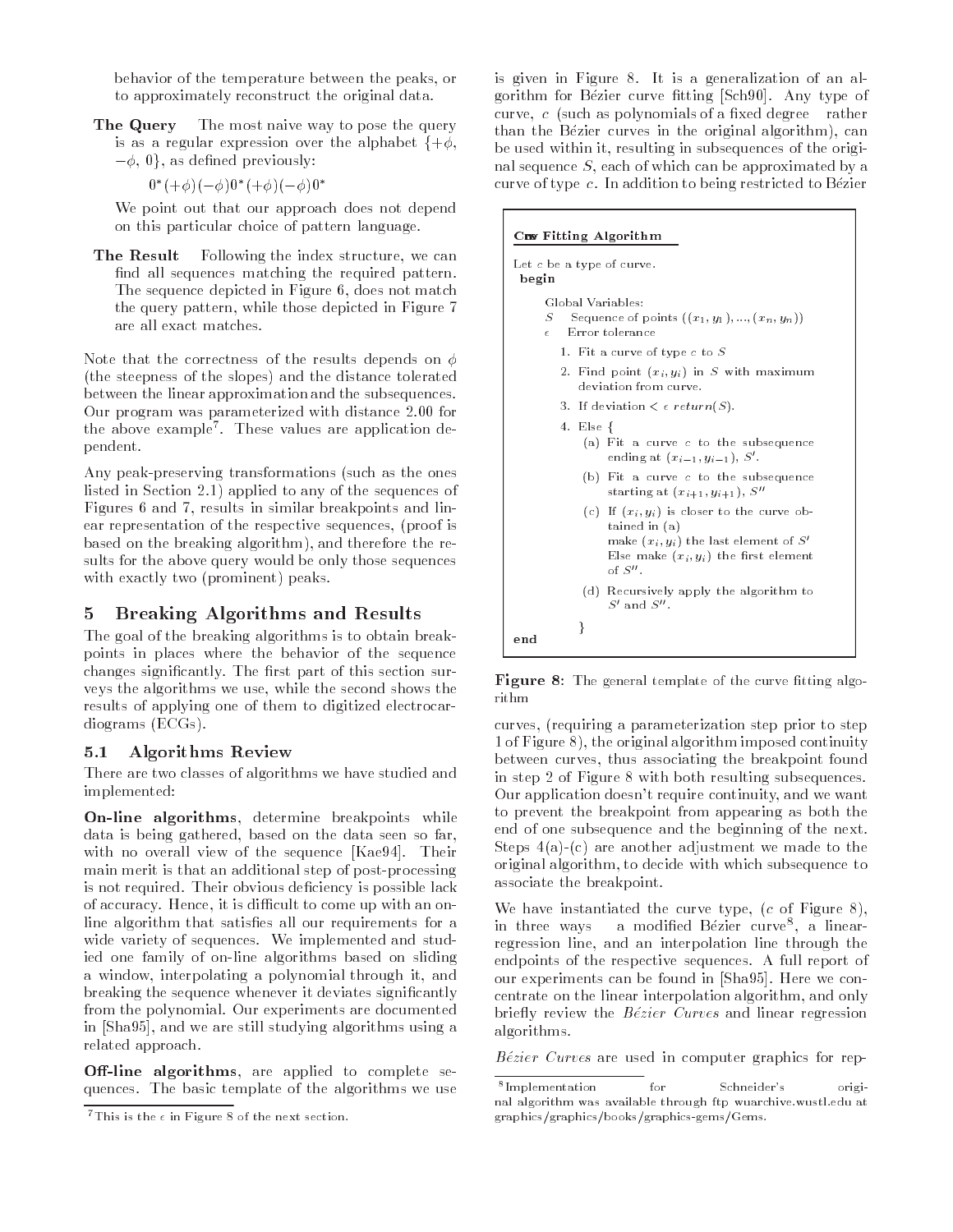resenting digitized curves in the curve of computers of graphics techniques match our interest in queries based on the way sequences look as demonstrated in Sec tion 2.1). They also generalize well to sequences other than times strive functions of third of which is might dimensional sequences. Moreover, having a graphicsoriented representation of sequences allows the use of methods from computer graphics such as the multi resolution analysis) for further analysis of data. However, unlike computer graphics applications, we have no indication of where curves starty first year. In the start clicks"), nor do we allow user interference in the breaking process The algorithm in -Sch supports fully au tomated curve fitting of digitized curves and therefore is useful for our purposes Its strengths and weaknesses for breaking sequences are discussed in -Sha

A simpler version of curve tting is the use of linear functions for curves. We have experimented with both linear regression and linear interpolation of endpoints The latter is simpler and produces better results, and is described in the remainder of this section

The linear interpolation algorithm takes as its curve the line interpolating the endpoints of the sequence, and effectively breaks sequences at extremum points. The intuitive explanation is that by passing a non-vertical line through the sequence, extremum points are further away from it than others. Thus the point most distant from the line is either some maximum point above it or a minimum point below it Due to the recur sion step j<del>e tyste</del> ei step ejer<sub>t i</sub> the entertainment point. becomes one of the endpoints in the next iteration thus points close to it would be close to the inter polation line, and therefore - there is no fragmentation, unless it is justified by extremely abrupt changes in the sequence's value. Hence the algorithm is  $ro$ vast, consistent and avoids fragmentation. Another advantage of the algorithm is that finding an interpolation line through two points does not require com plicated processing of the whole sequence. Only end points need to be considered in order to generate the line. The algorithm's run time is  $O(number of peaks n)$  $\mathcal{L}$  is the sequence length faster  $\mathcal{L}$  is the sequence in the sequence is  $\mathcal{L}$ than another approach we have taken, using dynamic programming, minimizing a cost function of the form  $a \cdot (\# \text{ of segments}) + b \cdot (distance \text{ from approximating line})$ which runs in time  $O(n^{-})$ .

#### $5.2$ Linear Interpolation on ECGs

We already demonstrated the applicability of our linear interpolation program for breaking sequences in the con text of the goalpost fever query on data we generated ourselves. We also tested our program on actual digitized segments of electrocardiograms<sup>9</sup> and the results are demonstrated in Figure 9. The prominent peaks in the figure are pointed to by  $R$ . Such breaking is useful for addressing actual queries of the form "Find all  $\Xi$  with  $\Xi$  is a strictly of length  $\Xi$  , intervals of  $\Xi$ 



**Figure 3.** Two ECG segments of  $\sigma_{12}$  points each, broken by our algorithm. The distance parameter ( $\epsilon$  of Figure 8) was set to

the error tolerance on the distance That is distance <sup>n</sup> - - between two consecutive peaks
It can be an swered easily, if we have an index, such as an inverted in the structure of the structure or some variation of the structure or  $\mathcal{C}$ based on the time elapsed between peaks. Building such an index is reasonable, since this kind of query is often required - Elizabeth - Elizabeth - Elizabeth - Elizabeth - Elizabeth - Elizabeth - Elizabeth - Elizabeth - Eli

- 1. Find the peaks in the sequences. This can be done while storing the data as part of the preprocess  $ing - by examining the slopes of the representing$ functions If data is already stored and the stored and the stored and the stored and the stored and the stored and the stored and the stored and the stored and the stored and the stored and the stored and the stored and th dex structure in the structure  $\mathbf{S}$  for instance in the structure instance in the structure in the structure in all subsequences of the form of  $\mathcal{A} \cup \mathcal{B}$ in Section 4.4) and returns their positions, can be used.
- 2. Start and end points of subsequences are part of the information obtained from the breaking algo rithm, and are maintained with any representation of the sequence. Hence, a table like Table 1 can be constructed for each sequence in which peaks are found. The table contains for each peak the approximating functions with the positive and negative slopes, and the start and end points of the respective subsequences approximated by those functions Each point is a pair or the form penet amplitude;
- 3. For each peak, compare the amplitude at the end point of the rising subsequence REnd
with that of the start point of the descending subsequence , the state of the larger amplitude is the larger and the larger amplitude is the largewhere the peak actually occurred. Keep time for

The segments of ECGs are available through WWWhttp://avnode.wustl.edu.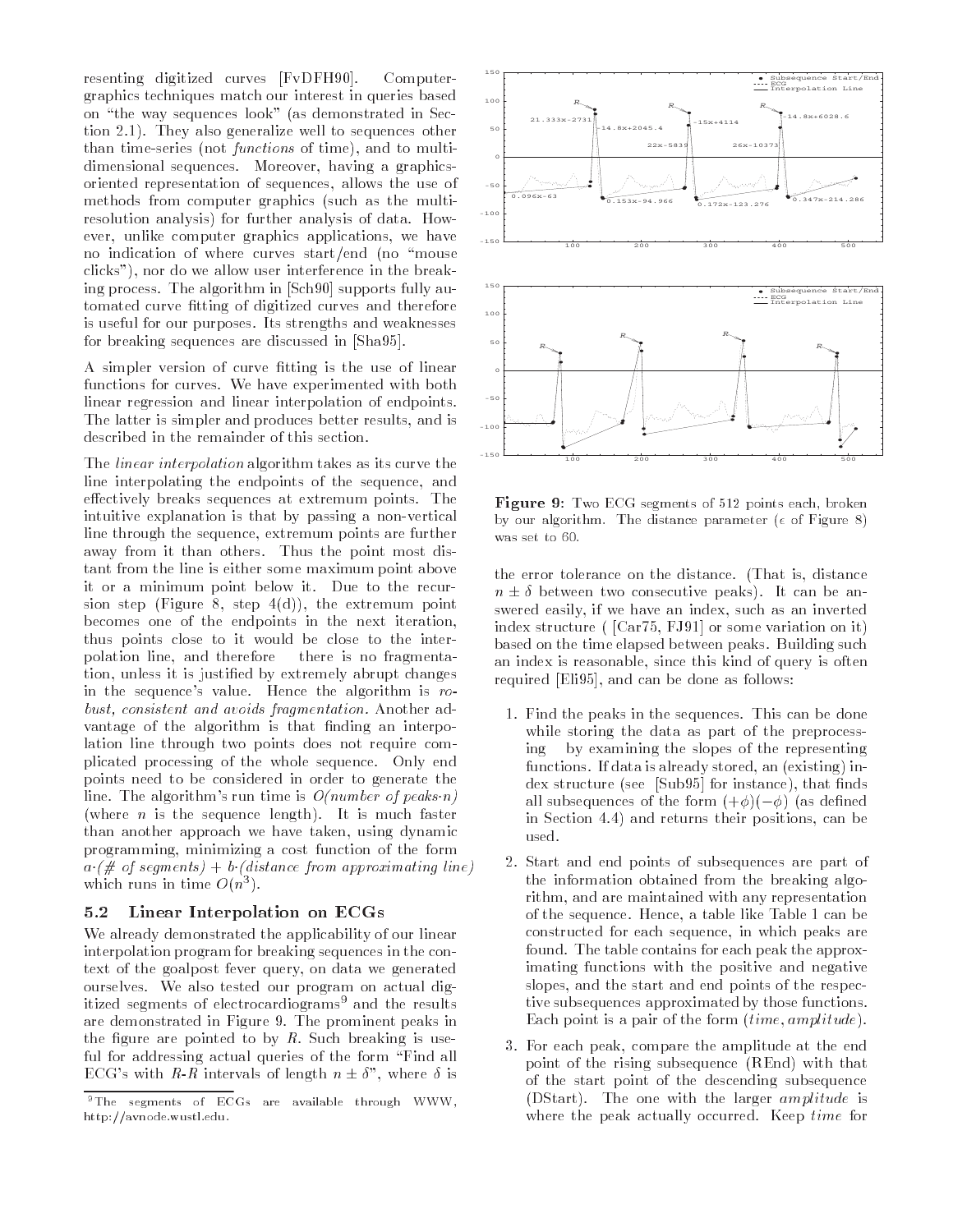| $\bold{Peak}$ | Rising Function | <b>RStart</b> | REnd     | Descending Function   DStart |          | $D\,$ End    |
|---------------|-----------------|---------------|----------|------------------------------|----------|--------------|
|               | 21.333x-2731    | $(126,-43)$   | (132.85) | $-14.8x+2045.4$              | (133.77) | $143, -71$   |
|               | $22x - 5839$    | $(263,-53)$   | (268.57) | $-15x+4114$                  | (269.79) | $(279, -71)$ |
|               | $26x - 10373$   | (397.-51)     | (401.53) | $1 - 14.8x + 6028.6$         | (402.79) | $(412, -69)$ |

**Table 1.** Feaks information for the top ECG on Figure 3.

that point

 For each pair of successive peaks nd the dierence in time between them. The result is a sequence of distances between peaks. For the top ECG of gues in the sequence is the sequence is  $\mathcal{L}_{\mathcal{A}}$ 

while for the bottom one, the obtained sequence is: - -

Since the R-<sup>R</sup> intervals correspond to the time elapsed between every two heartbeats, the interval can not exceed a certain integer and can not go be low some threshold (for any living patient). Hence there is a limited number of interval values, according to which the sequences can be indexed. A simple inverted file index is sufficient for this purpose and is used for this example. Using a more elaborate structure (see [Sub95]) would support more complex queries

The inverted-file index structure for our data is as shown in Figure 10. It consists of a B-Tree struc-



**Figure TO.** An inverted the structure for R-R intervals

ture-booster and points to the postings left and points to the postfile contains "buckets" of R-R interval lengths and a set of pointers to the ECG representations which contain those interval lengths. This set can also be augmented with the position of the interval of this length- but this isnt necessary- because the physi cian is most likely to look at the complete ECG image and see the required phenomenon on his/her own

In order to middle the ECGs within while it inter two of duration is  $\pm$  suppose it  $\pm$  suppose  $\pm$ low the B-Tree structure looking for values between

 $\mathcal{L}$  and get to the posting list for the posterior  $\mathcal{L}$ bucket in the postings file is sorted by the values stored in iteration in iteration in iteration in the bottom ECG  $\sim$  and the bottom ECG  $\sim$ depicted in figure  $9$ ) satisfies the query.

The R-R interval query is a generalized approximate query according to the criteria set in Section

- 1. The pattern characterizing the desired result is: "having distance exactly  $n$  between peaks".
- 2. The query defines a set  $S$  of all electrocardiograms having the property- regardless of explicit values
- 3. The set is closed under transformations that preserve the distance between peaks-distance between peaks-distance between peaks-distance between peaks-distance time or in amplitude of the whole sequence.
- A result is an exact match if the distance between its peaks is exactly n
- 5. A result is an *approximate match* if the distance between its peaks is within - distance from n If we allow the slopes for what is considered a peak to be within some error around  $\phi$  then we get another dimension of approximation with respect to "peakness".

Figure 9 illustrates the efficiency of representation that is obtained by our technique.  $512$  points sequences are represented by about 12 function segments. Assuming each representation requires parameters such as function coecients and breakpoints- we get about a factor of 10 reduction in space.

Thus-the example demonstrates the example demonstrates the ability of our technical problem of our technical problem of our technical problem of our technical problem of our technical problem of our technical problem of ou nique to facilitate queries unsupported within any other framework- to reduce signicantly the size of a stored se que se se and to support search by using sequence search sequence index structures

Our breaking algorithms produce as a by-product functions that approximate the subsequences. In some cases, the function is a good representation of the subsequence, while in other cases some other representation is re quired For instance-state in the second primer product in the Second Second Second Second Second Second Second tion - the bit functions were interpreted that the bit functions of the bit functions of the bit  $\mathcal{L}_\mathbf{p}$ lines- but the ones used for representation were regres sion lines It is possible that with some adaptation see Section  $6$ ) by-product functions can be a good representation.

It should be pointed out that since our representation is quite compact- it would be possible to compute and store multiple representations and indices for the same data. This would be useful for simultaneously supporting several common query forms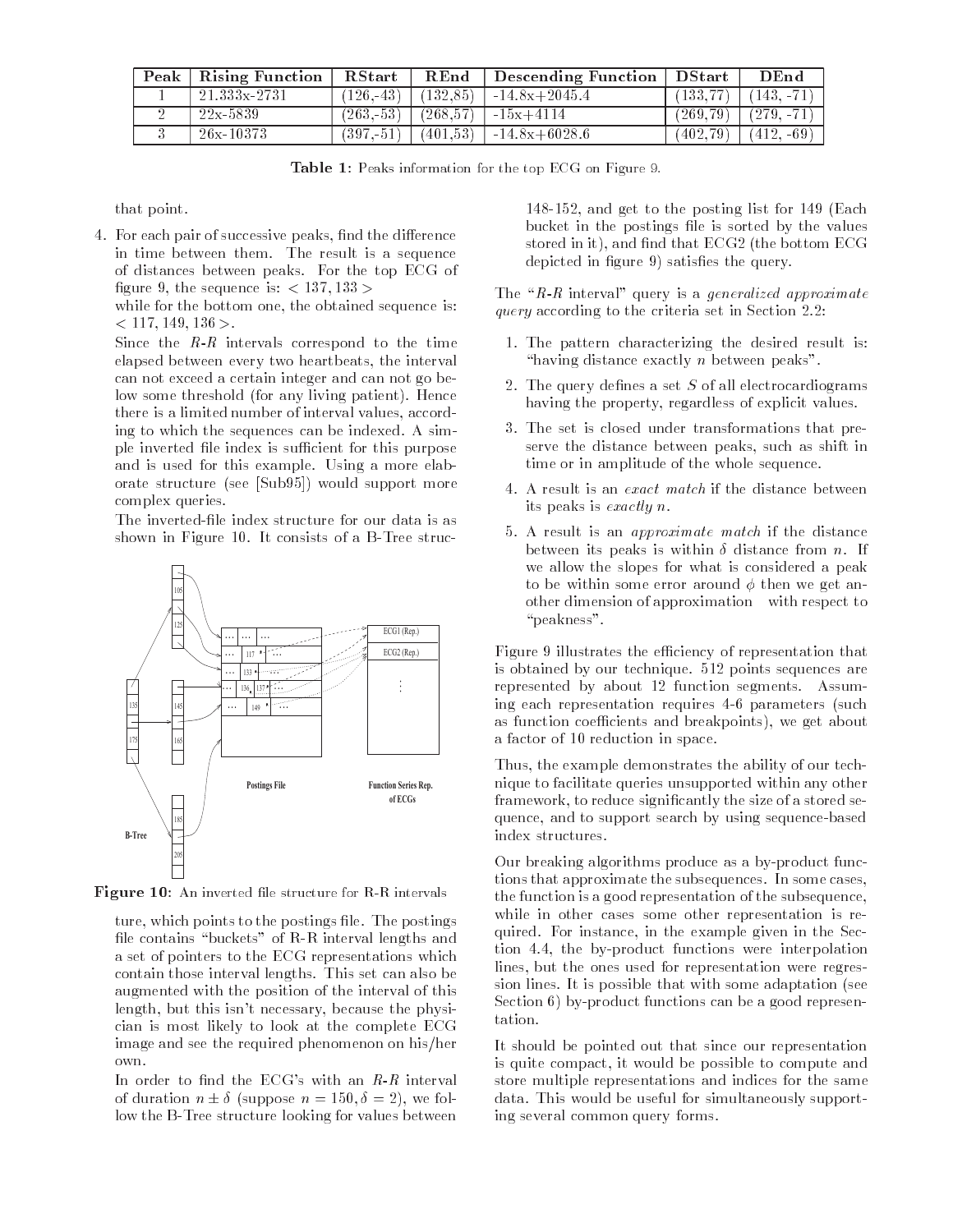## Conclusions and Future Work

We have presented a new notion of approximation, which is required in application domains new to the database world-world-world-world-world-world-world-world-world-world-world-world-world-world-world-world-worldences-bences-bences-bences-bences-bences-bences-bences-bences-bences-bences-bences-bences-bences-bences-bences needs of these domains The need for queries based on patterns of and behavior rather than on specific values-  $\alpha$ the need to reduce the amount of stored and scanned data while increasing the speed of access

We formally introduce the new notion of generalized approximate queries, and propose a framework that supports them. Our "divide and conquer" approach, is based on breaking sequences into meaningful subse quences and storing and storing and storing and storing and storing and storing and storing and storing and storing and storing and storing and storing and storing and storing and storing and storing and storing and storin tation of each subsequence as a mathematical function Since a function's behavior can be captured by proper-Since a functions behavior can be captured by proper ties of the derivatives- indexing can be done according to such properties Queries that specify sequences with certain behavior can be transformed in the same wayand can be matched to the appropriate sequences using such indices.

We presented several algorithms for breaking sequences, and demonstrated the applicability of our approach for solving real problems in medical applications. Our method also reduces the amount of data to be scanned for answering such queries

we our to space distinct the details of the details of the details of the details of the details of the detail algorithms- that we implemented for sext second and the second sext quences and preprocessing them prior to breaking. We use various and algorithms for literature of algorithms  $\lambda$ the wavelettransform in the wavelettransform of the wavelettransform in the control of the control of the control of the control of the control of the control of the control of the control of the control of the control of malization (to have mean  $0$  and variance 1). Such preprocessing is useful for reducing the amount of data and for ensuring that our breaking algorithms work prop erly. Normalization is important both for maintaining robustness of our breaking algorithms (see Section 4), and also for enhancing similarity and eliminating the differences between sequences that are linear transformations (scaling and translation) of each other.

Future work includes

- Continue applying our approach to additional prob lem domains
- Experiment more with compressing the sequences before and after breaking while preserving their important features. Most compression techniques  $(such as the Lempel-Ziv algorithm)$  are concerned with losslessly reducing the amount of data-but not determined by the amount of data-but not determined by the with making the compressed data have the same features (peaks for instance) as the original. Currently we are experimenting with multiresolution and a provided applying the wavelet transformation of the second the second the second term of the second term compressing the sequences in a way that allows ex tracting features from the compressed data- rather than from the original sequences
- Dene a query language that supports generalized approximate queries One of the options is to use a visual query language in which the user draws the

shape of the sequence heshe is looking for points out the important dimensions for comparisonspecifies error tolerance in each dimension. Constraint is given programming processing as since  $\mathcal{L}_{\mathbf{A}}$ language presented in APWZ- may provide a reasonable basis for an underlying query language

 Address eciency considerations for storage and access of data stored in the approximated format

### Acknowledgments

 $\mathcal{L}$  is the form introduced for internal using us to B-cores for the  $\mathcal{L}$ and other graphics techniques, Leslie Kaelbling for pointing us in the direction of on-line breaking algorithms, Jon Elion (M.D.) from the Miriam Hospital, for the background on medicine related data problems and for the short tu torial in cardiology, Karen Fischer and John Weeks from the Geochemistry Department for sharing the data problems of seismology with us, and Catriel Beeri, Swarup Acharya, Vasiliki Chatzi, Dimitris Michailidis, Christopher Raphael, Yaron Reshef and Bharathi Subramanian for their help and advice.

### References

- $[ABV94]$  W G Aref D Barbar-a and P Vallabhaneni The Handwritten Trie-Handwritten Trie-Handwritten Trie-Handwritten Trie-Handwritten Trie-Handwritten Trie-Handw  $Ink$ , Technical report, Matsushita Information Technology Laboratory, Princeton, NJ, Octo-
- $[AFS93]$ R. Agrawal, C. Faloutsos and A. Swami, Effi $cient$  $In$ cient Similarity Similarity Search International Similarity Search International Similarity Search International Similarity Search International Similarity Search International Similarity Search International Similarity Se Sequence Databases, In The Fourth International Conference on Foundations of Data Or ganization and Algorithms, Evanston, Illinois, October 1993.
- [AHU74] A. V. Aho, J. E. Hopcroft and J. D. Ullman, The Design and Analysis of Computer Algo rithms AddisonWesley
- $[ALSS95]$ R. Agrawal, K.-I. Lin, H. S. Sawhney and K. Shim, Fast Similarity Search in the Presence of Noise, Scaling, and Translation in Time-Series Databases, In VLDB, September 1995.
- $[APWZ95]$ R. Agrawal, G. Psaila, E. L. Wimmers and M. Zait, Querying Shapes of Histories, In VLDB, September 1995.
- $[BJM93]$ A. Brodsky, J. Jaffar and M. J. Maher, Toward Practical Constraint Databases, In Proceedings of the 19th VLDB Conference, pp. 567-580, Dublin, Ireland, 1993.
- [Car75] A. F. Cardenas, Analysis and Performance of Inverted Data Base Structures, Communications of the ACM,  $18$ , no. 5,  $253-263$ , May 1975.
- $|CR94|$ M. Crochemore and W. Rytter, Text Algorithms. Oxford University Press, New York,